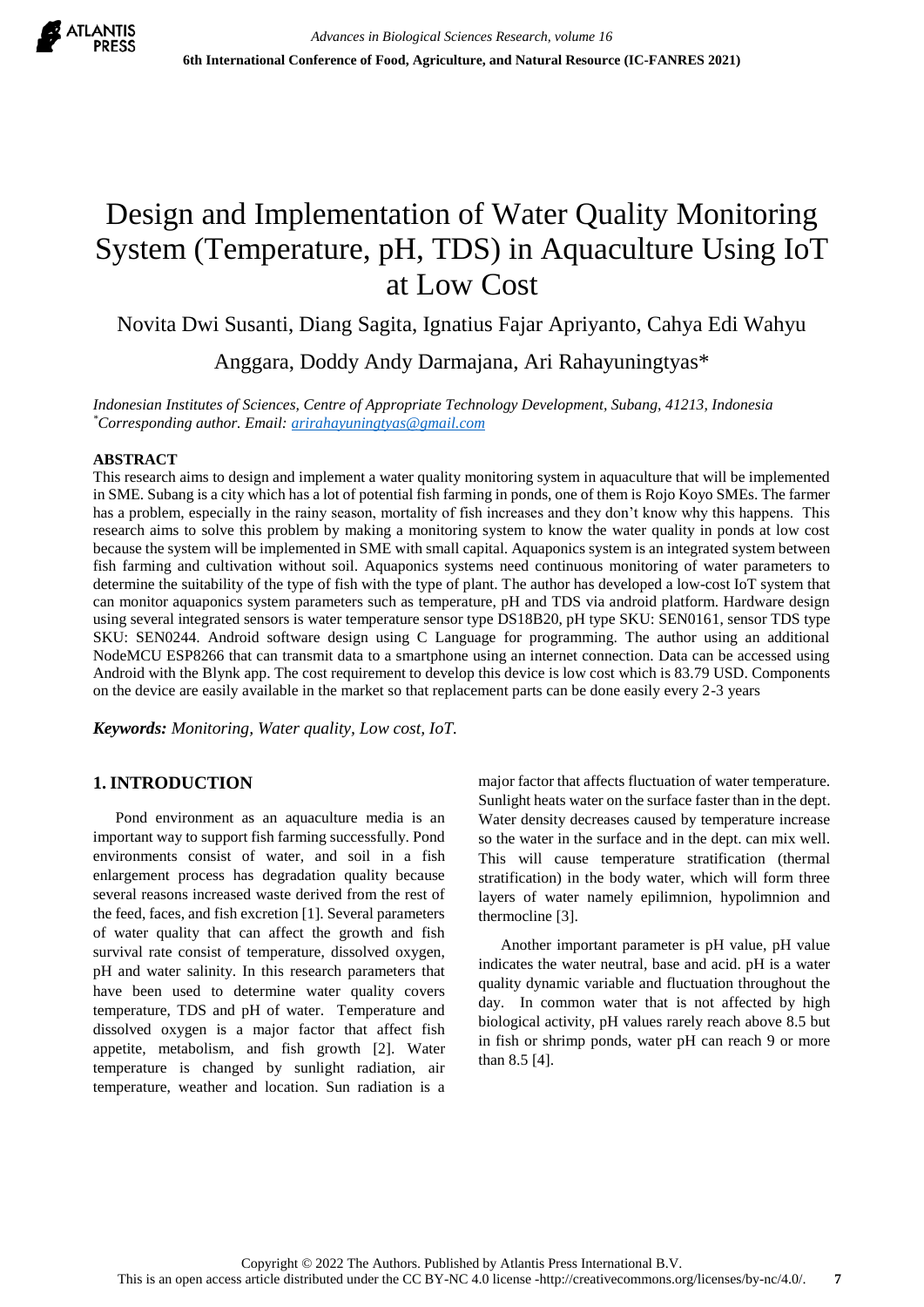



**Figure 1**. Block diagram water quality monitoring system

The problem in aquaculture cultivation is that water quality checks are still done directly and manually. Water quality is an important factor that has an impact on the success of aquaculture and the importance of continuous monitoring so monitoring systems have to be made to monitor water quality. Several research about monitoring systems was designed to develop wireless monitoring devices for water quality (temperature, pH and dissolved oxygen in the water) [5]. This system uses Chip STM32F103 to process data, Zigbee and GPRS to transmit data, power supply using solar cells and lithium cells. The research [6], development wireless monitoring system using wireless monitoring sensor EZ430-RF2500 type. To detect water quality (pH, temperature, and dissolved oxygen) can transmit short messages to the user (smart phone) via GSM. In [7] this paper contains a monitoring design system in aquaculture (pH, temperature and water flow) using Arduino, pH and water temperature set in range 6-7 and temperature between  $25\,^0C$ -30  $^0C$ , notification message will be sent to smart phone via GSM. Research [8] containing development monitoring and control systems in aquaponics (pH, temperature and dissolved oxygen) this system using Arduino to transmit measurement parameter results to raspberry pi to record. all information displays in mobile application real-time. Another research is development monitoring system in aquaponics using Arduino and using LABVIEW program as a tool, monitoring system using GSM to display the data [9].

This research aims to produce a monitoring design system. That has been used to measure water quality (water temperature, pH and TDS) in aquaculture with low cost of implementation and fish farming. To make the operators easier to monitor water quality in real time, which can impact on the success of aquaculture. This research used a design method that was divided into hardware design, software design and cost analysis of water quality monitoring system.

#### **2. RESEARCH METHODOLOGY**

#### *2.1. Hardware Design*

Hardware designed by choosing electronics components and sensors that have good quality and reliability. Monitoring system can monitor water temperature, pH and TDS at aquaculture so several sensors needed and related components. Block diagram hardware for monitoring water quality can be seen in Figure 1.

In Figure 1, it can be seen water quality monitoring system using electronic component and sensor such as: Arduino mega, water temperature sensor type DS18B20 with accuracy  $\pm 0.5$  <sup>0</sup>C [10], pH sensor type SKU: SEN0161 with accuracy  $\pm 0.1$  pH (25 <sup>0</sup>C) [11], TDS sensor type SKU: SEN0244 with accuracy  $\pm 10\%$  FS (25  $^0$ C) [12] completely with NodeMCU ESP8266 as a wi-fi shield that can access via android [13]. The data from the water temperature sensor, pH sensor and TDS sensor will be accepted, processed and calculated automatically by the microcontroller. Then the data will display on screen. There is a SD card processed by a microcontroller to save data every 5 seconds. Moreover, the data can be accessed by android via the internet. Hardware in the monitoring design system is as shown in Figure 2.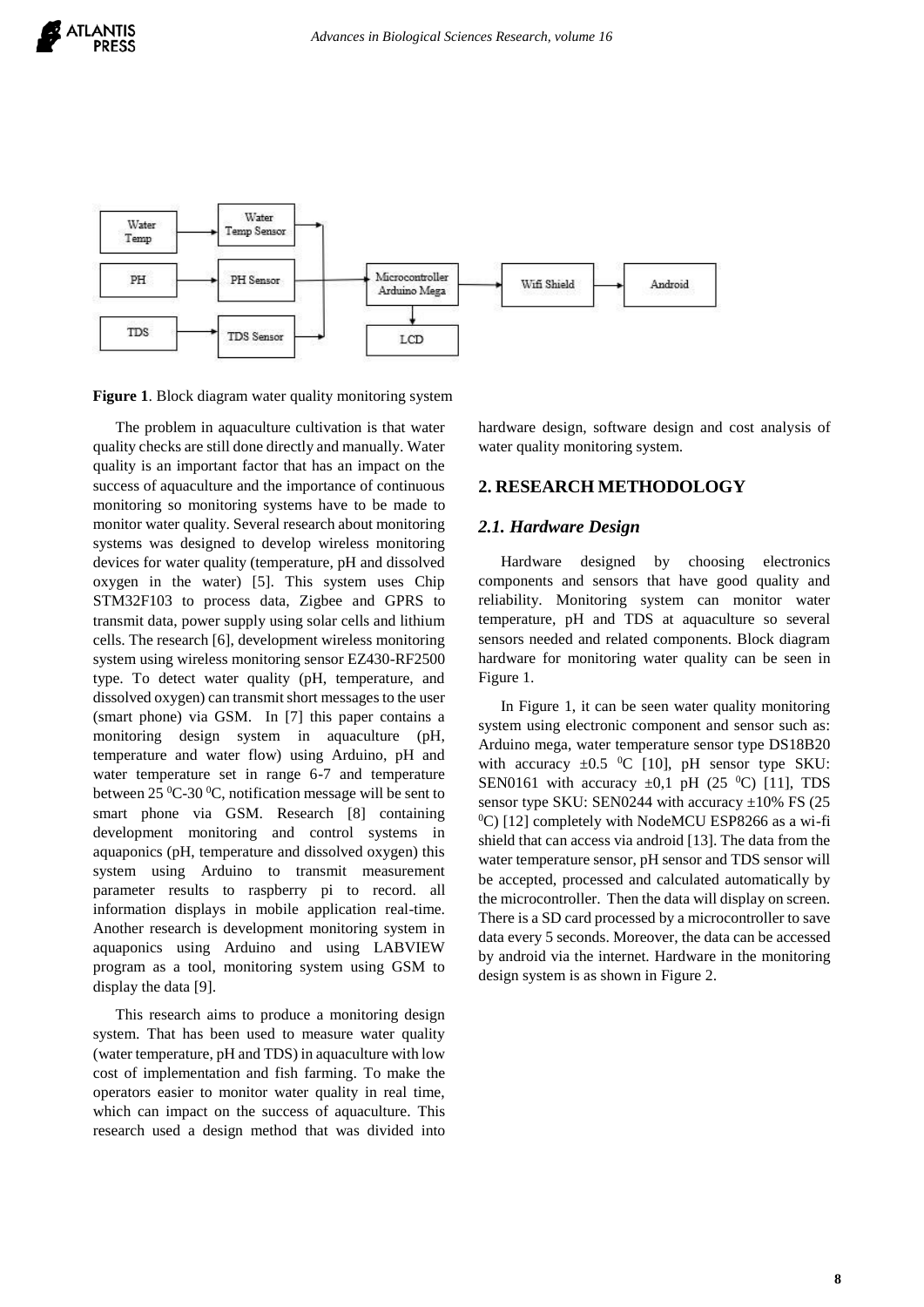



**Figure 2** Electronics system and sensor



**Figure 3.** Flow diagram communication device to Blynk

### *2.2. Software Design*

In this research software needed to turn on the hardware, microcontroller Arduino Mega using C language. The output of the sensor is analog voltage and digital will be processed by microcontroller and will display on screen and will be sent to NodeMCU ESP8266 to display on android. Data can be accessed using android via the internet. To access the applications needed authentication, so users can access system aquaponics that connect with application Blynk.

```
----sensor dallas---
IIsensors.requestTemperatures();
 subu = sensors.getTempCByIndex(0);
II<sub>---</sub>
         ...TDS.
  gravityTds.setTemperature(temperature);
  gravityTds.update();
  tdsValue = gravityTds.getTdsValue();
//--------------P H --
for(int i=0;i<10;i++)
 buf[i]=analogRead(analogInPin);
 delay(10);for(int i=0;i<9;i++)
 for(int j=i+1;j<10;j++)
 if(buf[i]>buf[j])
  sementara=buf[i];
  buf[i]=buf[j];
  buf[j]=sementara;
 ł
avgValue=0;
for(int i=2;i<8;i++)
avgValue+=buf[i];
float pHVol=(float)avgValue*5.0/1024/6;
float pHValue = -5.70 * pHVol + 21.50; //21.34
if ((unsigned long)(currentMillis - previousMillis) >= interval
 logfile.print(suhu);
 logfile.print", ");<br>logfile.print", ");logfile.print(tdsValue);
 logfile.print(",");
 logfile.print(pHValue);
 logfile.print(",");
 logfile.flush();
 Serial.println("Menyimpan data");
 previously Millis = millis():
 root["a1"] = suhu; //suhu air
 root["a4"] = tdsValue; //tds
 root["a5"] = pHValue; //pH
 root.printTo(Serial);
 char auth[] = "0V3knrChciPpunVmrnmJdOS0LPcGXLg_";<br>char ssid[] = "Andromax-M3Z-9538";
 char pass[] = "38305369";
 Serial.begin(9600);
 while (!Serial) continue;
 Blynk.begin(auth, ssid, pass);
 timer.setInterval(10000L, dataMega);
 StaticJsonBuffer<1000>jsonBuffer;
 JsonObject& root = jsonBuffer.parseObject(Serial);
 datal = root["a1"]; //suhu air
 data4 = root["a4"]; //tds
 data5 = root["a5"]; //pH
```
**Figure 4** Program used in the aquaponic system

## *2.3. Concept of Architecture System*

In this research software needed to turn on the hardware, microcontroller Arduino Mega using C language. The output of the sensor is analog voltage and digital will be processed by microcontroller and will display on screen and will be sent to NodeMCU ESP8266 to display on android. Data can be accessed using android via the internet. To access the applications needed authentication, so users can access system aquaponics that connect with application Blynk.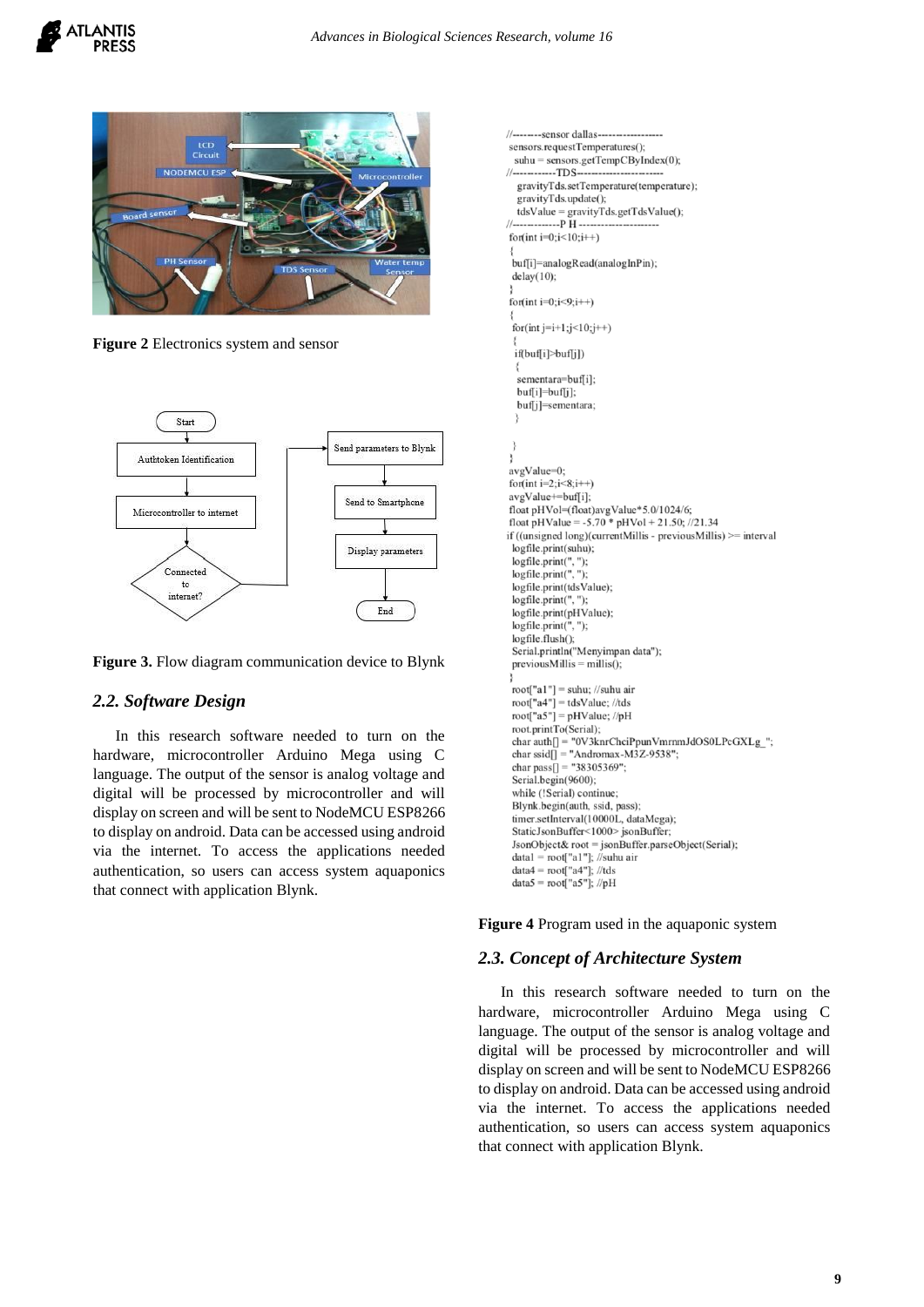The system can function and work well, the system needs synchronization between hardware and software. As shown in Figure 1, communication needed so the data can access using android platform via internet. To access application authentication users needed so users can access aquaponics systems that connect with application Blynk. The steps are as shown in Figure 3. The list program with C programming is as shown in Figure 4. The Blynk system application and the LCD can be seen in Figure 5.



**Figure 5** Monitoring system display at Blynk android (top) and the LCD display (bottom)



**Figure 6** Implementation monitoring system at aquaculture pond

## **3. RESULT AND DISCUSSION**

# *3.1. Implementation Monitoring System in Aquaculture*

Water quality monitoring system can implementation at aquaculture, system can read water temperature, TDS and pH water aquaculture implementation are done 10 times in 5 hours-time period, between 8 AM to 1 PM GMT+7 using sensor experiment (Figure 6) and the data of the reading are as shown in Table 1.

## *3.2. Cost Analysis*

The advantage of using this device is that the user or owner can observe water conditions without having to be in the cultivation location. In addition, the overall cost of producing the device is very low, so it can be used in any area, including rural areas. The component parts in the device are easily available so that replacement of spare parts can be done easily every 2-3 years. The cost analysis of the monitoring device prototype is shown in Table 2. According to table 2 to design this system only costs 83.79 USD, cheaper than [14].

**Table 1**. Sensors reading for water temperature, pH dan total dissolve solid (TDS)

| <b>Reading</b> | Temp  | pН   | TDS (ppm) |  |
|----------------|-------|------|-----------|--|
| <b>Number</b>  | (C)   |      |           |  |
|                | 25.37 | 6.74 | 27.11     |  |
| 2              | 25.41 | 6.88 | 27.70     |  |
| 3              | 25.44 | 6.97 | 27.75     |  |
| 4              | 26.04 | 6.99 | 27.88     |  |
| 5              | 26.37 | 7.02 | 28.24     |  |
| 6              | 26.41 | 7.07 | 28.24     |  |
| 7              | 26.98 | 7.12 | 28.44     |  |
| 8              | 27.11 | 7.34 | 28.87     |  |
| 9              | 27.98 | 7.61 | 28.87     |  |
| 10             | 28.12 | 7.9  | 28.89     |  |

## **4. CONCLUSION**

In this research a water quality monitoring system has been done (water temperature, pH, and TDS) in aquaculture, with a low cost around 83.79 USD. This device is completed with a water temperature sensor, pH, TDS. Integrated sensors can monitor remotely using an android platform so water quality can be monitored without on the site. The advantage of a real time monitoring system via smartphone brings success for fish farming. Water parameter data record and save in the memory card so can be reference and feedback for business owner to determine appropriate water quality.